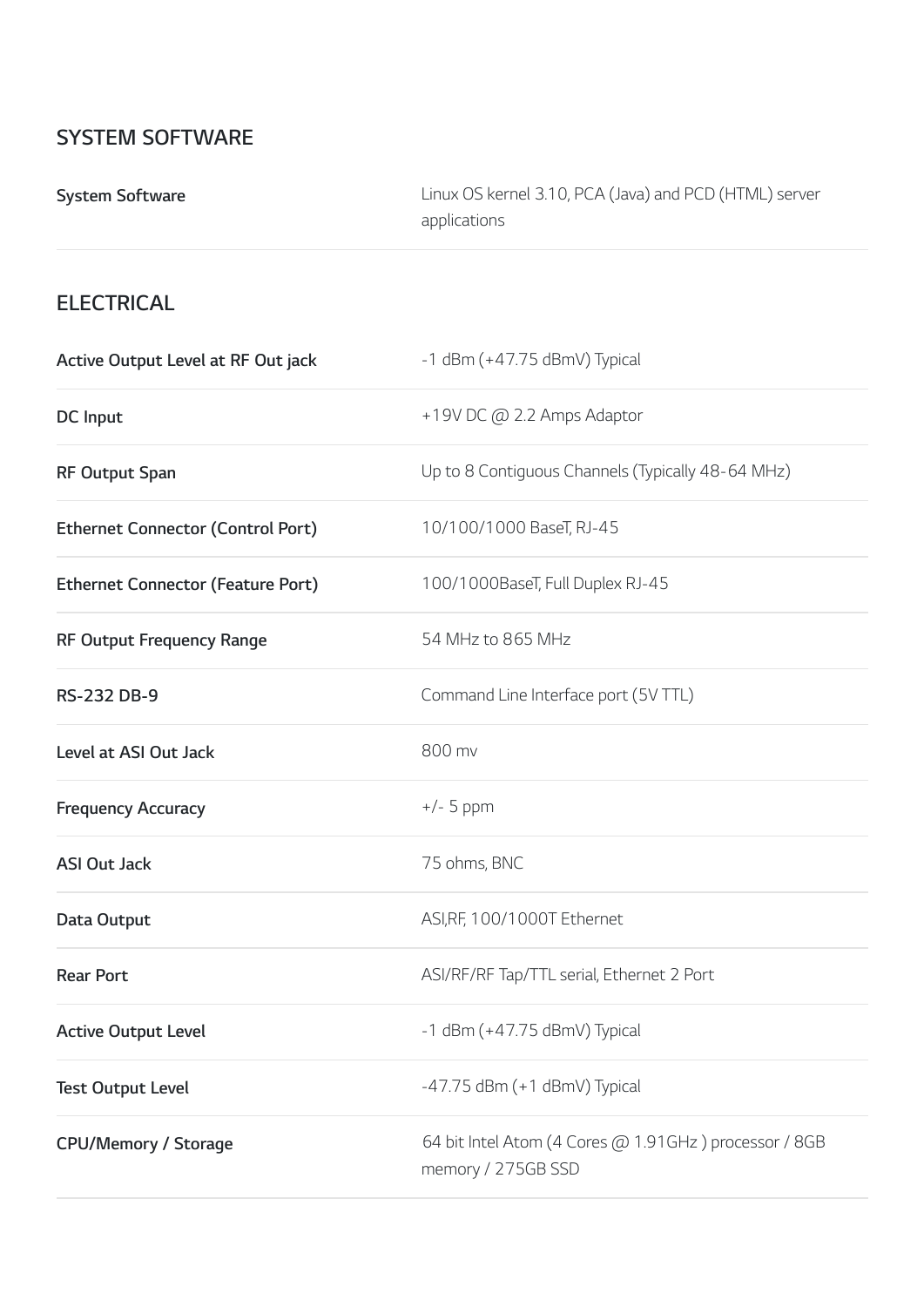### **MODULATION SPECIFICATIONS**

| <b>Standard</b>                            | ITU-T J.83 Annex B (QAM-B)                                                        |  |
|--------------------------------------------|-----------------------------------------------------------------------------------|--|
| <b>Constellations</b>                      | 64-QAM, 256 QAM                                                                   |  |
| <b>Symbol Rate</b>                         | 64-QAM / 256-QAM / 5.056 MBaud, 6.111 Mbaud, 6.9<br>MBaud                         |  |
| Interleaving                               | Fixed I=128, J=1                                                                  |  |
| <b>Parameters</b>                          | 64-QAM, 7/8 Convolutional Code, 1/32 Guard Interval Ratio,<br>2K FFT, 13 Segments |  |
| <b>Sample Rate</b>                         | 8.126984 Ms/s                                                                     |  |
| <b>ENUJIDONIMENTAL CTODACE CONDITIONIC</b> |                                                                                   |  |

#### **ENVIRONMENTAL STORAGE CONDITIONS**

| Humidity                           | 95% Non-condensing |  |
|------------------------------------|--------------------|--|
| Temperature                        | 0° to 40° Celsius  |  |
| ENVIRONMENTAL OPERATING CONDITIONS |                    |  |

| Humidity                                  | 95% Non-condensing             |
|-------------------------------------------|--------------------------------|
| Temperature                               | -20° to 70° Celsius            |
| <b>DIMENSIONS</b>                         |                                |
| Unit Dimensions (W $\times$ H $\times$ D) | 48.26 cm x 4.318 cm x 21.59 cm |
| Unit Weight (Rack-only)                   | 2,56 kg                        |
|                                           |                                |

## **REGULATORY COMPLIANCE**

**Regulatory Compliance** FCC, UL, RoHS